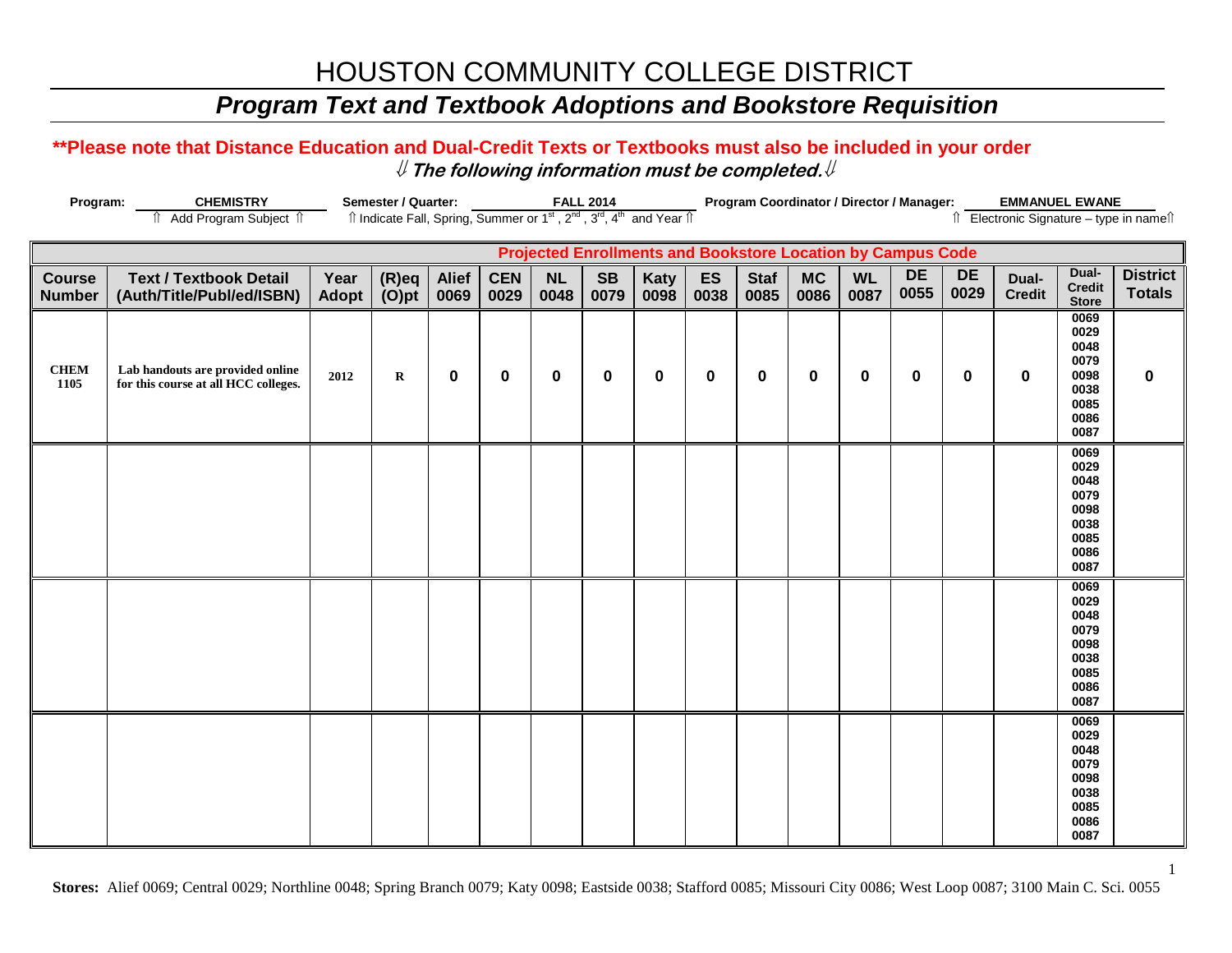## *Program Text and Textbook Adoptions and Bookstore Requisition*

### **\*\*Please note that Distance Education and Dual-Credit Texts or Textbooks must also be included in your order** ⇓ **The following information must be completed.**⇓

| Program:                       | <b>CHEMISTRY</b>                                                                                                                                                                                                                                                                  |                      | Semester / Quarter:                                                                                                 |                      |                    |                   | <b>FALL 2014</b>  |                     |            |                     |                   |                   | Program Coordinator / Director / Manager:                          |                   |                        | <b>EMMANUEL EWANE</b>                                                |                                       |
|--------------------------------|-----------------------------------------------------------------------------------------------------------------------------------------------------------------------------------------------------------------------------------------------------------------------------------|----------------------|---------------------------------------------------------------------------------------------------------------------|----------------------|--------------------|-------------------|-------------------|---------------------|------------|---------------------|-------------------|-------------------|--------------------------------------------------------------------|-------------------|------------------------|----------------------------------------------------------------------|---------------------------------------|
|                                | fî Add Program Subject fî                                                                                                                                                                                                                                                         |                      | Îl Indicate Fall, Spring, Summer or 1 <sup>st</sup> 2 <sup>nd</sup> , 3 <sup>rd</sup> , 4 <sup>th</sup> and Year Îl |                      |                    |                   |                   |                     |            |                     |                   |                   |                                                                    |                   |                        |                                                                      | ↑ Electronic Signature - type in name |
|                                |                                                                                                                                                                                                                                                                                   |                      |                                                                                                                     |                      |                    |                   |                   |                     |            |                     |                   |                   | <b>Projected Enrollments and Bookstore Location by Campus Code</b> |                   |                        |                                                                      |                                       |
| <b>Course</b><br><b>Number</b> | <b>Text / Textbook Detail</b><br>(Auth/Title/Publ/ed/ISBN)                                                                                                                                                                                                                        | Year<br><b>Adopt</b> | $(R)$ eq<br>$(O)$ pt                                                                                                | <b>Alief</b><br>0069 | <b>CEN</b><br>0029 | <b>NL</b><br>0048 | <b>SB</b><br>0079 | <b>Katy</b><br>0098 | ES<br>0038 | <b>Staf</b><br>0085 | <b>MC</b><br>0086 | <b>WL</b><br>0087 | <b>DE</b><br>0055                                                  | <b>DE</b><br>0029 | Dual-<br><b>Credit</b> | Dual-<br><b>Credit</b><br><b>Store</b>                               | <b>District</b><br><b>Totals</b>      |
| <b>CHEM</b><br>1305            | <b>Corwin, Introductory Chemistry:</b><br><b>Concepts and Critical Thinking,</b><br><b>Custom Seventh Edition for HCC</b><br>with MasteringChemistry.<br><b>Pearson Prentice Hall 2013 with</b><br><b>MasteringChemistry</b><br>Pkg. ISBN: 1269313207<br>(April.Peel@Pearson.com) | 2013                 | $\bf{R}$                                                                                                            | 24                   | $\mathbf 0$        | 35                | 24                | $\mathbf 0$         | $\bf{0}$   | 48                  | $\mathbf 0$       | 24                | $\bf{0}$                                                           | 186               | $\bf{0}$               | 0069<br>0029<br>0048<br>0079<br>0098<br>0038<br>0085<br>0086<br>0087 | 341                                   |
| <b>CHEM</b><br>1305            | <b>Study Guide &amp; Selected Solutions</b><br><b>Manual for Corwin, Introductory</b><br><b>Chemistry: Concepts &amp;</b><br><b>Connections, Seventh Ed. Pearson</b><br><b>Prentice Hall 2013</b><br>ISBN: 978-0-321-8085-8<br>(April.Peel@Pearson.com)                           | 2013                 | $\mathbf 0$                                                                                                         | 12                   | $\mathbf 0$        | 15                | 11                | $\mathbf 0$         | $\bf{0}$   | 24                  | $\mathbf 0$       | 12                | $\bf{0}$                                                           | 90                | $\mathbf 0$            | 0069<br>0029<br>0048<br>0079<br>0098<br>0038<br>0085<br>0086<br>0087 | 164                                   |
|                                |                                                                                                                                                                                                                                                                                   |                      |                                                                                                                     |                      |                    |                   |                   |                     |            |                     |                   |                   |                                                                    |                   |                        | 0069<br>0029<br>0048<br>0079<br>0098<br>0038<br>0085<br>0086<br>0087 |                                       |
|                                |                                                                                                                                                                                                                                                                                   |                      |                                                                                                                     |                      |                    |                   |                   |                     |            |                     |                   |                   |                                                                    |                   |                        | 0069<br>0029<br>0048<br>0079<br>0098<br>0038<br>0085<br>0086<br>0087 |                                       |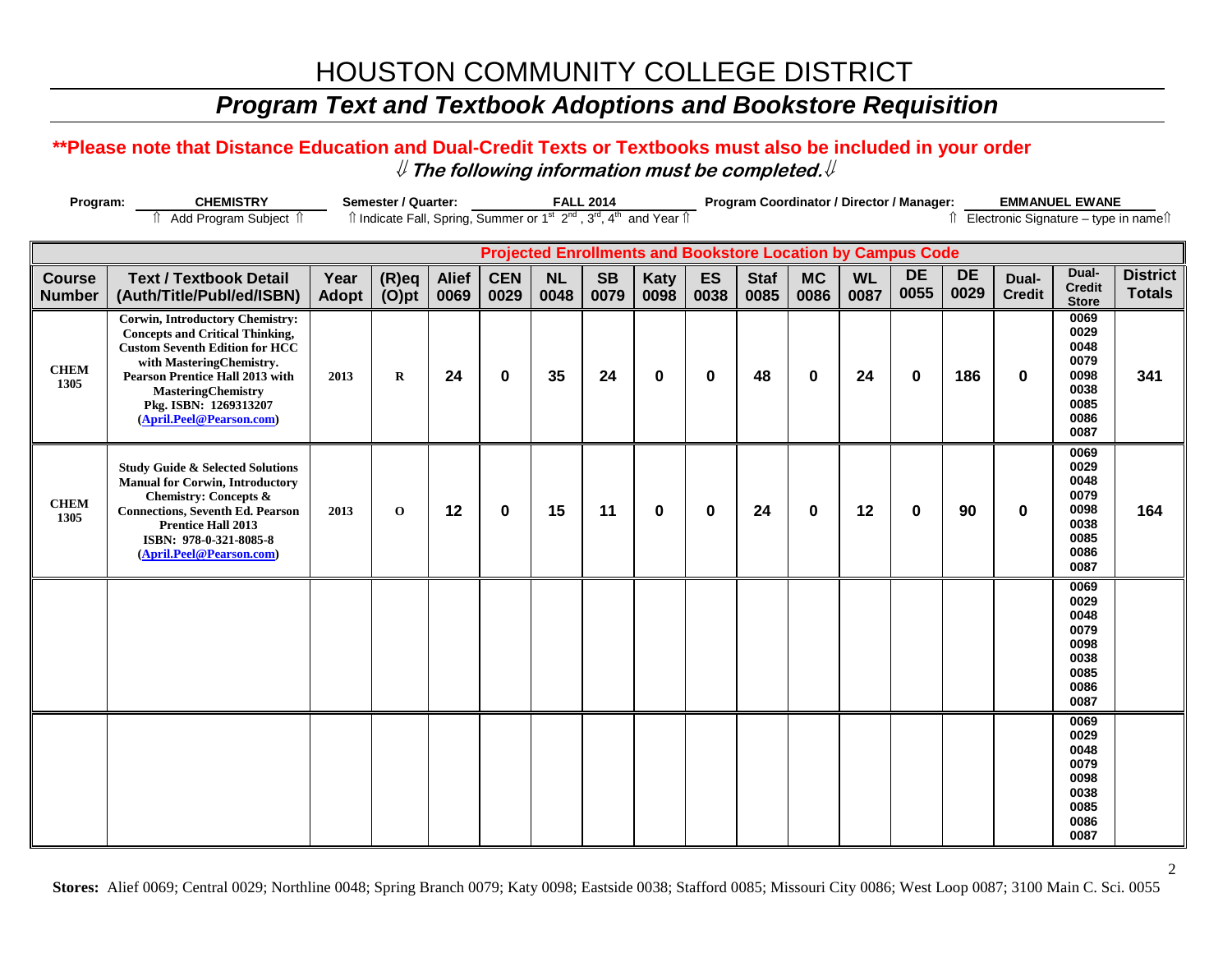## *Program Text and Textbook Adoptions and Bookstore Requisition*

### **\*\*Please note that Distance Education and Dual-Credit Texts or Textbooks must also be included in your order** ⇓ **The following information must be completed.**⇓

| Program:                       | <b>CHEMISTRY</b>                                                                                                                                                                                                                                                                  |                      | Semester / Quarter:                                                                                                   |                      |                    |                   | <b>FALL 2014</b>  |                     |            |                     | Program Coordinator / Director / Manager:                          |                   |                   |                   |                        | <b>EMMANUEL EWANE</b>                                                |                                        |
|--------------------------------|-----------------------------------------------------------------------------------------------------------------------------------------------------------------------------------------------------------------------------------------------------------------------------------|----------------------|-----------------------------------------------------------------------------------------------------------------------|----------------------|--------------------|-------------------|-------------------|---------------------|------------|---------------------|--------------------------------------------------------------------|-------------------|-------------------|-------------------|------------------------|----------------------------------------------------------------------|----------------------------------------|
|                                | Add Program Subject 1                                                                                                                                                                                                                                                             |                      | Îl Indicate Fall, Spring, Summer or 1 <sup>st</sup> , 2 <sup>nd</sup> , 3 <sup>rd</sup> , 4 <sup>th</sup> and Year Îl |                      |                    |                   |                   |                     |            |                     |                                                                    |                   |                   |                   |                        |                                                                      | Î Electronic Signature - type in nameî |
|                                |                                                                                                                                                                                                                                                                                   |                      |                                                                                                                       |                      |                    |                   |                   |                     |            |                     | <b>Projected Enrollments and Bookstore Location by Campus Code</b> |                   |                   |                   |                        |                                                                      |                                        |
| <b>Course</b><br><b>Number</b> | <b>Text / Textbook Detail</b><br>(Auth/Title/Publ/ed/ISBN)                                                                                                                                                                                                                        | Year<br><b>Adopt</b> | $(R)$ eq<br>$(O)$ pt                                                                                                  | <b>Alief</b><br>0069 | <b>CEN</b><br>0029 | <b>NL</b><br>0048 | <b>SB</b><br>0079 | <b>Katy</b><br>0098 | ES<br>0038 | <b>Staf</b><br>0085 | <b>MC</b><br>0086                                                  | <b>WL</b><br>0087 | <b>DE</b><br>0055 | <b>DE</b><br>0029 | Dual-<br><b>Credit</b> | Dual-<br><b>Credit</b><br><b>Store</b>                               | <b>District</b><br><b>Totals</b>       |
| <b>CHEM</b><br>1405            | <b>Corwin, Introductory Chemistry:</b><br><b>Concepts and Critical Thinking,</b><br><b>Custom Seventh Edition for HCC</b><br>with MasteringChemistry.<br><b>Pearson Prentice Hall 2013 with</b><br><b>MasteringChemistry</b><br>Pkg. ISBN: 1269313207<br>(April.Peel@Pearson.com) | 2013                 | $\bf R$                                                                                                               | 48                   | 90                 | 72                | 140               | 60                  | 90         | 72                  | 24                                                                 | 24                | $\bf{0}$          | $\mathbf 0$       | 0                      | 0069<br>0029<br>0048<br>0079<br>0098<br>0038<br>0085<br>0086<br>0087 | 620                                    |
| <b>CHEM</b><br>1405            | <b>Study Guide &amp; Selected Solutions</b><br><b>Manual for Corwin, Introductory</b><br><b>Chemistry: Concepts &amp;</b><br><b>Connections, Seventh Ed. Pearson</b><br><b>Prentice Hall 2013</b><br>ISBN: 978-0-321-8085-8<br>(April.Peel@Pearson.com)                           | 2013                 | $\mathbf{o}$                                                                                                          | 24                   | 45                 | $\bf{0}$          | 65                | 25                  | 45         | 35                  | 10                                                                 | 10                | $\bf{0}$          | $\bf{0}$          | $\bf{0}$               | 0069<br>0029<br>0048<br>0079<br>0098<br>0038<br>0085<br>0086<br>0087 | 259                                    |
| <b>CHEM</b><br>1405            |                                                                                                                                                                                                                                                                                   |                      |                                                                                                                       |                      |                    |                   |                   |                     |            |                     |                                                                    |                   |                   |                   |                        | 0069<br>0029<br>0048<br>0079<br>0098<br>0038<br>0085<br>0086<br>0087 |                                        |
| <b>CHEM</b><br>1405            |                                                                                                                                                                                                                                                                                   |                      |                                                                                                                       |                      |                    |                   |                   |                     |            |                     |                                                                    |                   |                   |                   |                        | 0069<br>0029<br>0048<br>0079<br>0098<br>0038<br>0085<br>0086<br>0087 |                                        |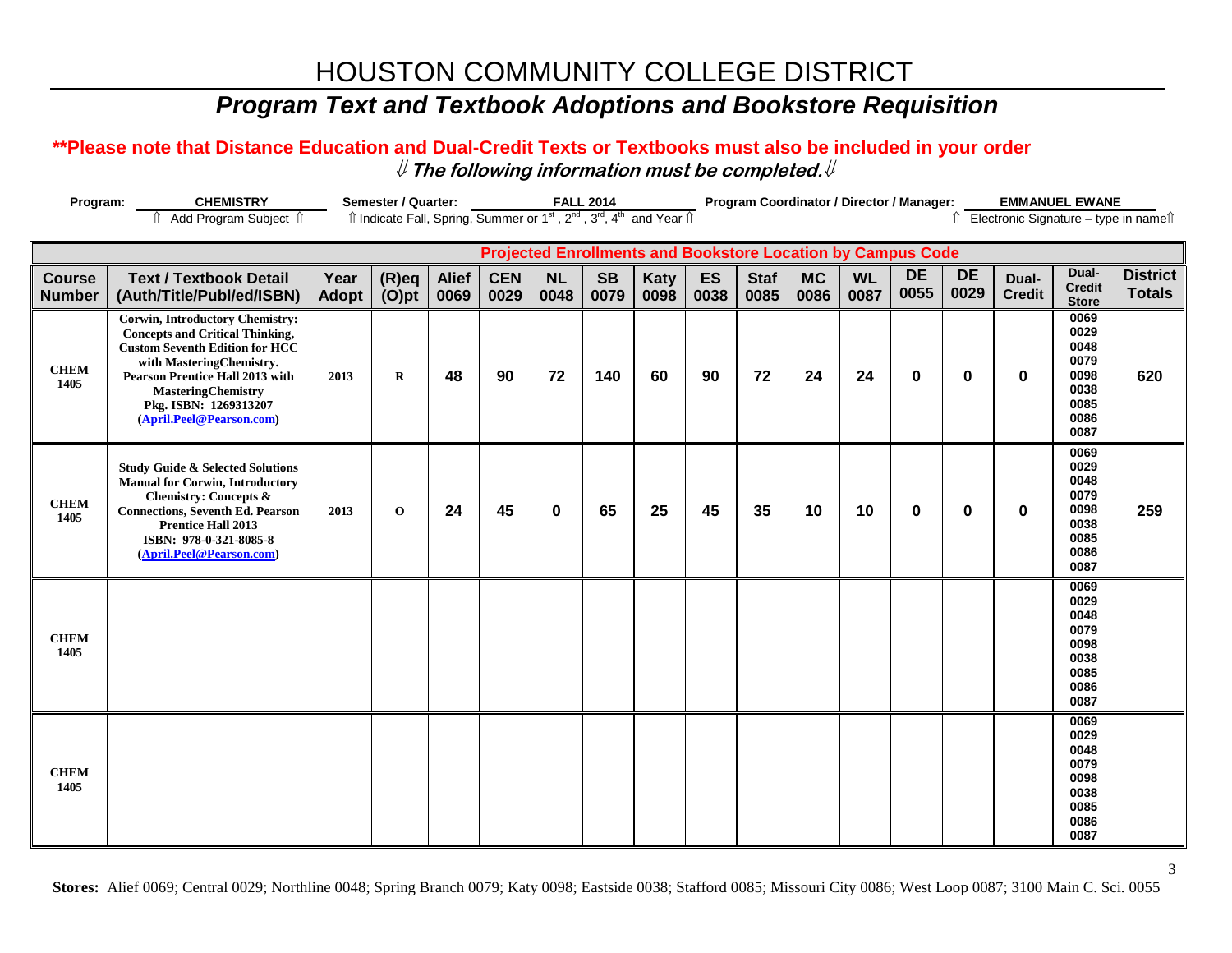## *Program Text and Textbook Adoptions and Bookstore Requisition*

#### **\*\*Please note that Distance Education and Dual-Credit Texts or Textbooks must also be included in your order** ⇓ **The following information must be completed.**⇓

| Program:                       | <b>CHEMISTRY</b>                                                                                                                                                                                     |                      | <b>Semester / Quarter:</b>                                                                                            |                      |                    |                   | <b>FALL 2014</b>  |              |                   |                     | Program Coordinator / Director / Manager:                          |                   |                   |                   | <b>EMMANUEL EWANE</b>                  |                                                                          |                                  |
|--------------------------------|------------------------------------------------------------------------------------------------------------------------------------------------------------------------------------------------------|----------------------|-----------------------------------------------------------------------------------------------------------------------|----------------------|--------------------|-------------------|-------------------|--------------|-------------------|---------------------|--------------------------------------------------------------------|-------------------|-------------------|-------------------|----------------------------------------|--------------------------------------------------------------------------|----------------------------------|
|                                | Add Program Subject 1                                                                                                                                                                                |                      | Îl Indicate Fall, Spring, Summer or 1 <sup>st</sup> , 2 <sup>nd</sup> , 3 <sup>rd</sup> , 4 <sup>th</sup> and Year Îl |                      |                    |                   |                   |              |                   |                     |                                                                    |                   |                   |                   | î Electronic Signature - type in nameî |                                                                          |                                  |
|                                |                                                                                                                                                                                                      |                      |                                                                                                                       |                      |                    |                   |                   |              |                   |                     | <b>Projected Enrollments and Bookstore Location by Campus Code</b> |                   |                   |                   |                                        |                                                                          |                                  |
| <b>Course</b><br><b>Number</b> | <b>Text / Textbook Detail</b><br>(Auth/Title/Publ/ed/ISBN)                                                                                                                                           | Year<br><b>Adopt</b> | $(R)$ eq<br>$(O)$ pt                                                                                                  | <b>Alief</b><br>0069 | <b>CEN</b><br>0029 | <b>NL</b><br>0048 | <b>SB</b><br>0079 | Katy<br>0098 | <b>ES</b><br>0038 | <b>Staf</b><br>0085 | <b>MC</b><br>0086                                                  | <b>WL</b><br>0087 | <b>DE</b><br>0055 | <b>DE</b><br>0029 | Dual-<br><b>Credit</b>                 | Dual-<br><b>Credit</b><br><b>Store</b>                                   | <b>District</b><br><b>Totals</b> |
| <b>CHEM</b><br>1411            | Zumdahl/Zumdahl, Chemistry 9th<br><b>Ed. Volume I Softcover, Chapters</b><br>1-10 with OWL code includes<br>ebook, Cengage Learning, 2014<br>Pkg. ISBN: 978-1-305-42549-1<br>(ann.caven@cengage.com) | 2014                 | $\bf{R}$                                                                                                              | 120                  | 476                | 144               | 300               | 176          | 120               | 264                 | 72                                                                 | 96                | $\mathbf 0$       | $\pmb{0}$         | <b>28 CE</b><br><b>25 SB</b>           | 0069<br>*0029*<br>0048<br>*0079*<br>0098<br>0038<br>0085<br>0086<br>0087 | 1821                             |
| <b>CHEM</b><br>1411            | <b>Chemistry 1411 Laboratory</b><br>Manual by Pahlavan, Bai, Askew<br>Blue Door Publishing, Inc., 2012<br>ISBN: 978-1-599-84380-3<br>(lucas@bluedoorpublishing.com)                                  | 2012                 | $\bf{R}$                                                                                                              | 120                  | 476                | 144               | 300               | 176          | 120               | 264                 | 72                                                                 | 96                | $\bf{0}$          | 0                 | <b>28 CE</b><br>25 SB                  | 0069<br>*0029*<br>0048<br>*0079*<br>0098<br>0038<br>0085<br>0086<br>0087 | 1821                             |
| <b>CHEM</b><br>1411/1412       | <b>Student Study Guide to</b><br>accompany Chemistry 9th Ed.<br>Cengage 2014<br>ISBN: 978-1-133-61199-8<br>(ann.caven@cengage.com)                                                                   | 2014                 | $\mathbf{o}$                                                                                                          | 60                   | 235                | 70                | 150               | 90           | 60                | 130                 | 35                                                                 | 45                | $\bf{0}$          | $\bf{0}$          | <b>15 CE</b><br><b>10 SB</b>           | 0069<br>*0029*<br>0048<br>*0079*<br>0098<br>0038<br>0085<br>0086<br>0087 | 900                              |
|                                |                                                                                                                                                                                                      |                      |                                                                                                                       |                      |                    |                   |                   |              |                   |                     |                                                                    |                   |                   |                   |                                        | 0069<br>0029<br>0048<br>0079<br>0098<br>0038<br>0085<br>0086<br>0087     |                                  |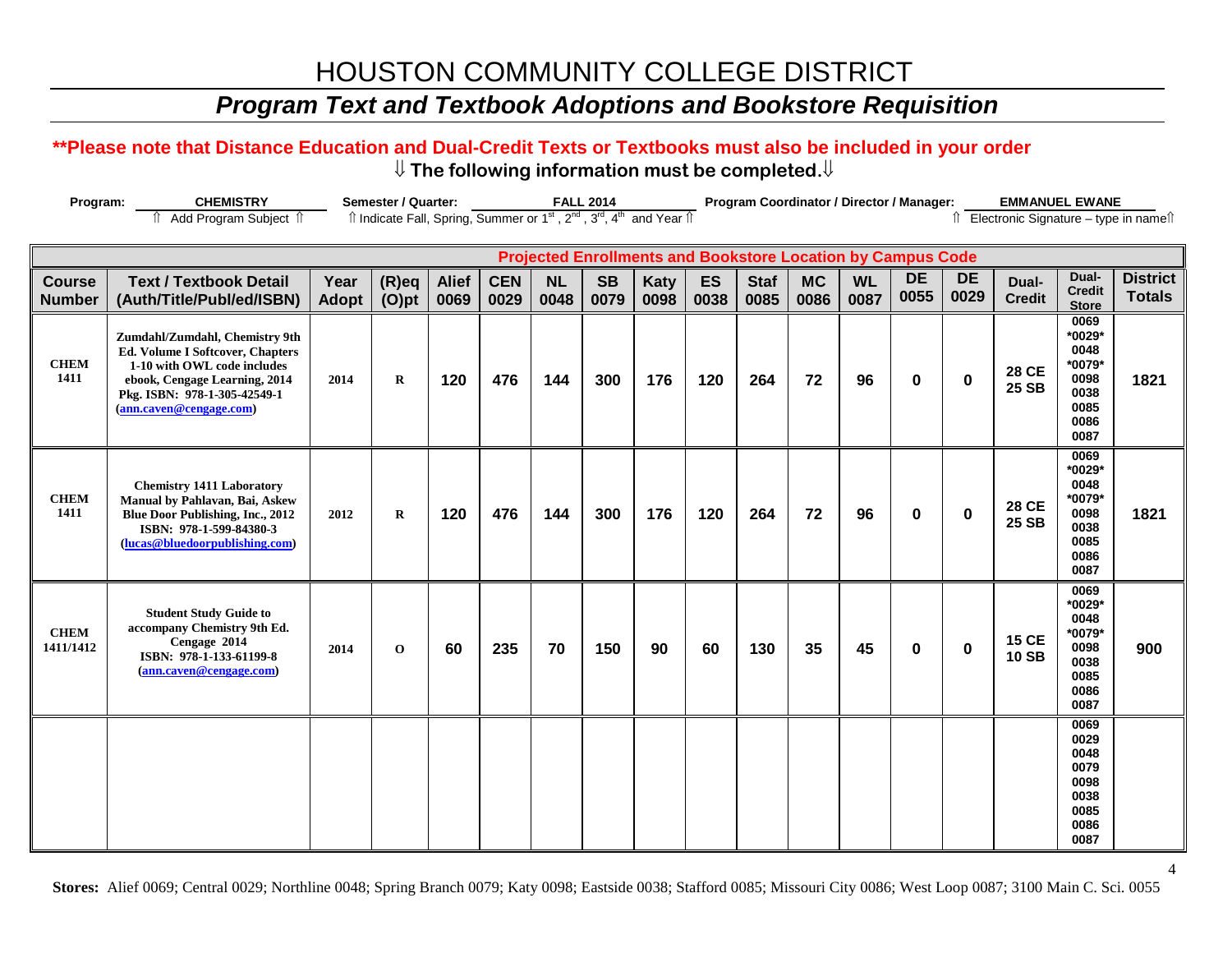## *Program Text and Textbook Adoptions and Bookstore Requisition*

#### **\*\*Please note that Distance Education and Dual-Credit Texts or Textbooks must also be included in your order** ⇓ **The following information must be completed.**⇓

| Program:                       | <b>CHEMISTRY</b>                                                                                                                                                                                             |               | Semester / Quarter:                                                                                                   |                      |                    |                   | <b>FALL 2014</b>  |                                                                    |                   |                     | Program Coordinator / Director / Manager: |                   |                   |                   | <b>EMMANUEL EWANE</b>                    |                                                                      |                                  |
|--------------------------------|--------------------------------------------------------------------------------------------------------------------------------------------------------------------------------------------------------------|---------------|-----------------------------------------------------------------------------------------------------------------------|----------------------|--------------------|-------------------|-------------------|--------------------------------------------------------------------|-------------------|---------------------|-------------------------------------------|-------------------|-------------------|-------------------|------------------------------------------|----------------------------------------------------------------------|----------------------------------|
|                                | fî Add Program Subject fî                                                                                                                                                                                    |               | Îl Indicate Fall, Spring, Summer or 1 <sup>st</sup> , 2 <sup>nd</sup> , 3 <sup>rd</sup> , 4 <sup>th</sup> and Year Îl |                      |                    |                   |                   |                                                                    |                   |                     |                                           |                   |                   |                   | îl Electronic Signature - type in nameîl |                                                                      |                                  |
|                                |                                                                                                                                                                                                              |               |                                                                                                                       |                      |                    |                   |                   | <b>Projected Enrollments and Bookstore Location by Campus Code</b> |                   |                     |                                           |                   |                   |                   |                                          |                                                                      |                                  |
| <b>Course</b><br><b>Number</b> | <b>Text / Textbook Detail</b><br>(Auth/Title/Publ/ed/ISBN)                                                                                                                                                   | Year<br>Adopt | $(R)$ eq<br>$(O)$ pt                                                                                                  | <b>Alief</b><br>0069 | <b>CEN</b><br>0029 | <b>NL</b><br>0048 | <b>SB</b><br>0079 | <b>Katy</b><br>0098                                                | <b>ES</b><br>0038 | <b>Staf</b><br>0085 | <b>MC</b><br>0086                         | <b>WL</b><br>0087 | <b>DE</b><br>0055 | <b>DE</b><br>0029 | Dual-<br><b>Credit</b>                   | Dual-<br><b>Credit</b><br><b>Store</b>                               | <b>District</b><br><b>Totals</b> |
| <b>CHEM</b><br>1412            | Zumdahl/Zumdahl, Chemistry 9th<br><b>Edition Volume II Softcover,</b><br>Chapters 11-22 with OWL code<br>includes ebook,<br>Cengage learning 2014<br>Pkg. ISBN: 978-1-305-03343-6<br>(ann.caven@cengage.com) | 2012          | $\bf R$                                                                                                               | 92                   | 168                | $\mathbf 0$       | 155               | 75                                                                 | 118               | 96                  | $\bf{0}$                                  | 48                | $\bf{0}$          | 0                 | $\mathbf 0$                              | 0069<br>0029<br>0048<br>0079<br>0098<br>0038<br>0085<br>0086<br>0087 | 752                              |
| <b>CHEM</b><br>1412            | <b>Chemistry 1412 Laboratory</b><br>Manual by Pahlavan, Bai, Askew<br><b>Blue Door Publishing, Inc., 2012</b><br>ISBN: 978-1-599-84381-0<br>(lucas@bluedoorpublishing.com)                                   | 2012          | $\bf{R}$                                                                                                              | 80                   | 168                | $\mathbf 0$       | 135               | 55                                                                 | 118               | 96                  | $\bf{0}$                                  | 48                | $\bf{0}$          | $\bf{0}$          | $\bf{0}$                                 | 0069<br>0029<br>0048<br>0079<br>0098<br>0038<br>0085<br>0086<br>0087 | 700                              |
| <b>CHEM</b><br>1411/1412       | <b>Student Study Guide to</b><br>accompany Chemistry 9th Ed.<br>Cengage 2014<br>ISBN: 978-1-133-61199-8<br>(ann.caven@cengage.com)                                                                           | 2012          | $\mathbf{o}$                                                                                                          | 35                   | 85                 | $\bf{0}$          | 65                | 20                                                                 | 60                | 45                  | $\bf{0}$                                  | 20                | $\bf{0}$          | $\bf{0}$          | $\bf{0}$                                 | 0069<br>0029<br>0048<br>0079<br>0098<br>0038<br>0085<br>0086<br>0087 | 330                              |
|                                |                                                                                                                                                                                                              |               |                                                                                                                       |                      |                    |                   |                   |                                                                    |                   |                     |                                           |                   |                   |                   |                                          | 0069<br>0029<br>0048<br>0079<br>0098<br>0038<br>0085<br>0086<br>0087 |                                  |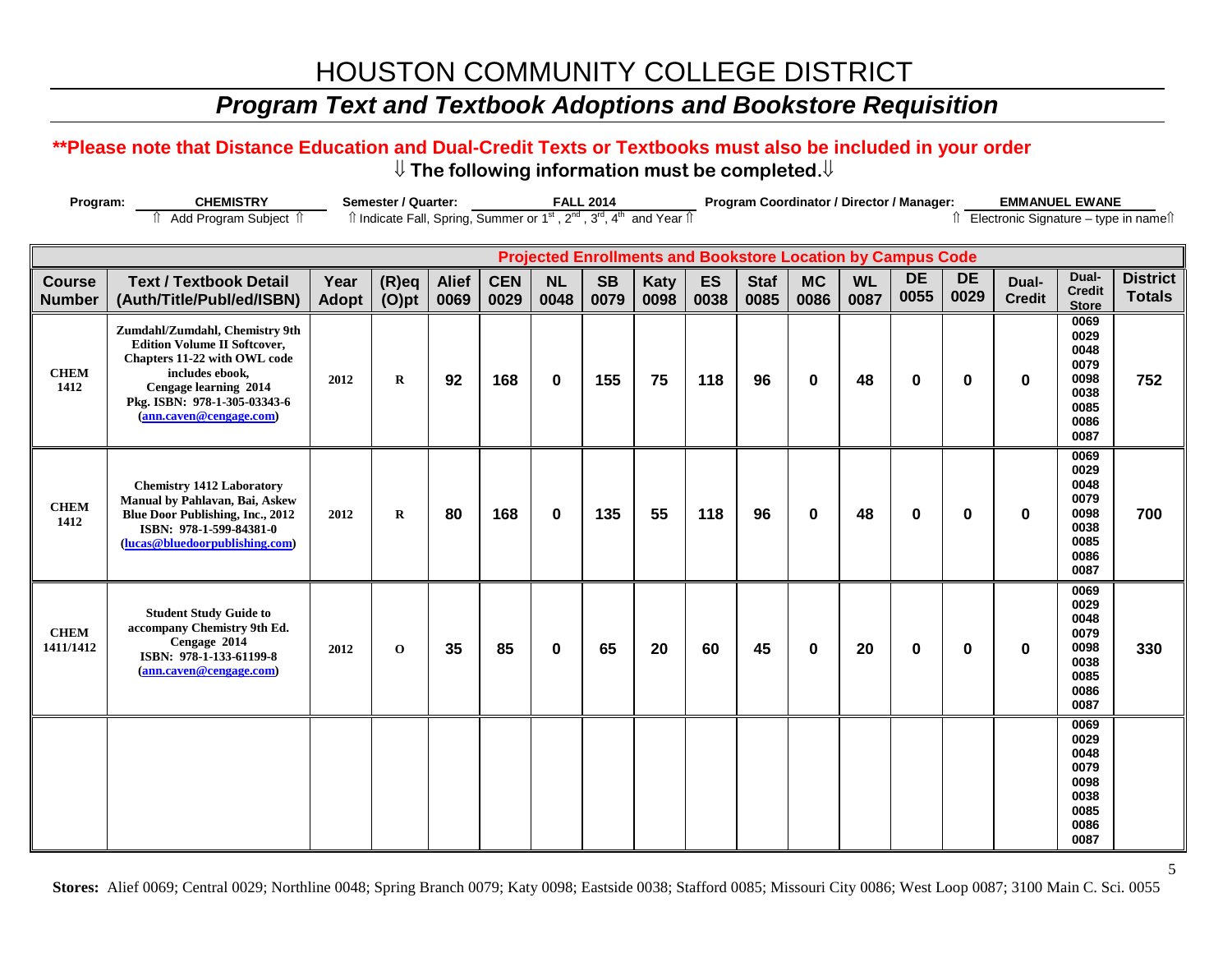## *Program Text and Textbook Adoptions and Bookstore Requisition*

### **\*\*Please note that Distance Education and Dual-Credit Texts or Textbooks must also be included in your order** ⇓ **The following information must be completed.**⇓

| <b>CHEMISTRY</b><br>Program:                                                                                                                   |                                                                                                                                                                                                                                                                                   | <b>Semester / Quarter:</b><br><b>FALL 2014</b> |                      |                      |                    |            |                   | Program Coordinator / Director / Manager:<br><b>EMMANUEL EWANE</b> |            |                     |                                                                    |                   |                   |                   |                        |                                                                      |                                          |
|------------------------------------------------------------------------------------------------------------------------------------------------|-----------------------------------------------------------------------------------------------------------------------------------------------------------------------------------------------------------------------------------------------------------------------------------|------------------------------------------------|----------------------|----------------------|--------------------|------------|-------------------|--------------------------------------------------------------------|------------|---------------------|--------------------------------------------------------------------|-------------------|-------------------|-------------------|------------------------|----------------------------------------------------------------------|------------------------------------------|
| Îl Indicate Fall, Spring, Summer or 1 <sup>st</sup> , 2 <sup>nd</sup> , 3 <sup>rd</sup> , 4 <sup>th</sup> and Year Îl<br>Add Program Subject 1 |                                                                                                                                                                                                                                                                                   |                                                |                      |                      |                    |            |                   |                                                                    |            |                     |                                                                    |                   |                   |                   |                        |                                                                      | îl Electronic Signature - type in nameîl |
|                                                                                                                                                |                                                                                                                                                                                                                                                                                   |                                                |                      |                      |                    |            |                   |                                                                    |            |                     | <b>Projected Enrollments and Bookstore Location by Campus Code</b> |                   |                   |                   |                        |                                                                      |                                          |
| <b>Course</b><br><b>Number</b>                                                                                                                 | <b>Text / Textbook Detail</b><br>(Auth/Title/Publ/ed/ISBN)                                                                                                                                                                                                                        | Year<br>Adopt                                  | $(R)$ eq<br>$(O)$ pt | <b>Alief</b><br>0069 | <b>CEN</b><br>0029 | NL<br>0048 | <b>SB</b><br>0079 | <b>Katy</b><br>0098                                                | ES<br>0038 | <b>Staf</b><br>0085 | <b>MC</b><br>0086                                                  | <b>WL</b><br>0087 | <b>DE</b><br>0055 | <b>DE</b><br>0029 | Dual-<br><b>Credit</b> | Dual-<br><b>Credit</b><br><b>Store</b>                               | <b>District</b><br><b>Totals</b>         |
| <b>CHEM</b><br>1413                                                                                                                            | <b>Corwin, Introductory Chemistry:</b><br><b>Concepts and Critical Thinking,</b><br><b>Custom Seventh Edition for HCC</b><br>with MasteringChemistry.<br><b>Pearson Prentice Hall 2013 with</b><br><b>MasteringChemistry</b><br>Pkg. ISBN: 1269313207<br>(April.Peel@Pearson.com) | 2013                                           | $\bf R$              | 0                    | $\mathbf 0$        | 0          | 0                 | $\bf{0}$                                                           | 0          | $\bf{0}$            | $\mathbf 0$                                                        | 24                | $\bf{0}$          | $\mathbf 0$       | 0                      | 0069<br>0029<br>0048<br>0079<br>0098<br>0038<br>0085<br>0086<br>0087 | 24                                       |
| <b>CHEM</b><br>1413                                                                                                                            | <b>Study Guide &amp; Selected Solutions</b><br><b>Manual for Corwin, Introductory</b><br><b>Chemistry: Concepts &amp;</b><br><b>Connections, Seventh Ed. Pearson</b><br><b>Prentice Hall 2013</b><br>ISBN: 978-0-321-8085-8<br>(April.Peel@Pearson.com)                           | 2013                                           | $\mathbf 0$          | 0                    | $\mathbf 0$        | 0          | 0                 | $\mathbf 0$                                                        | 0          | 0                   | $\mathbf 0$                                                        | 10                | $\bf{0}$          | $\mathbf 0$       | $\bf{0}$               | 0069<br>0029<br>0048<br>0079<br>0098<br>0038<br>0085<br>0086<br>0087 | 10                                       |
|                                                                                                                                                |                                                                                                                                                                                                                                                                                   |                                                |                      |                      |                    |            |                   |                                                                    |            |                     |                                                                    |                   |                   |                   |                        | 0069<br>0029<br>0048<br>0079<br>0098<br>0038<br>0085<br>0086<br>0087 |                                          |
|                                                                                                                                                |                                                                                                                                                                                                                                                                                   |                                                |                      |                      |                    |            |                   |                                                                    |            |                     |                                                                    |                   |                   |                   |                        | 0069<br>0029<br>0048<br>0079<br>0098<br>0038<br>0085<br>0086<br>0087 |                                          |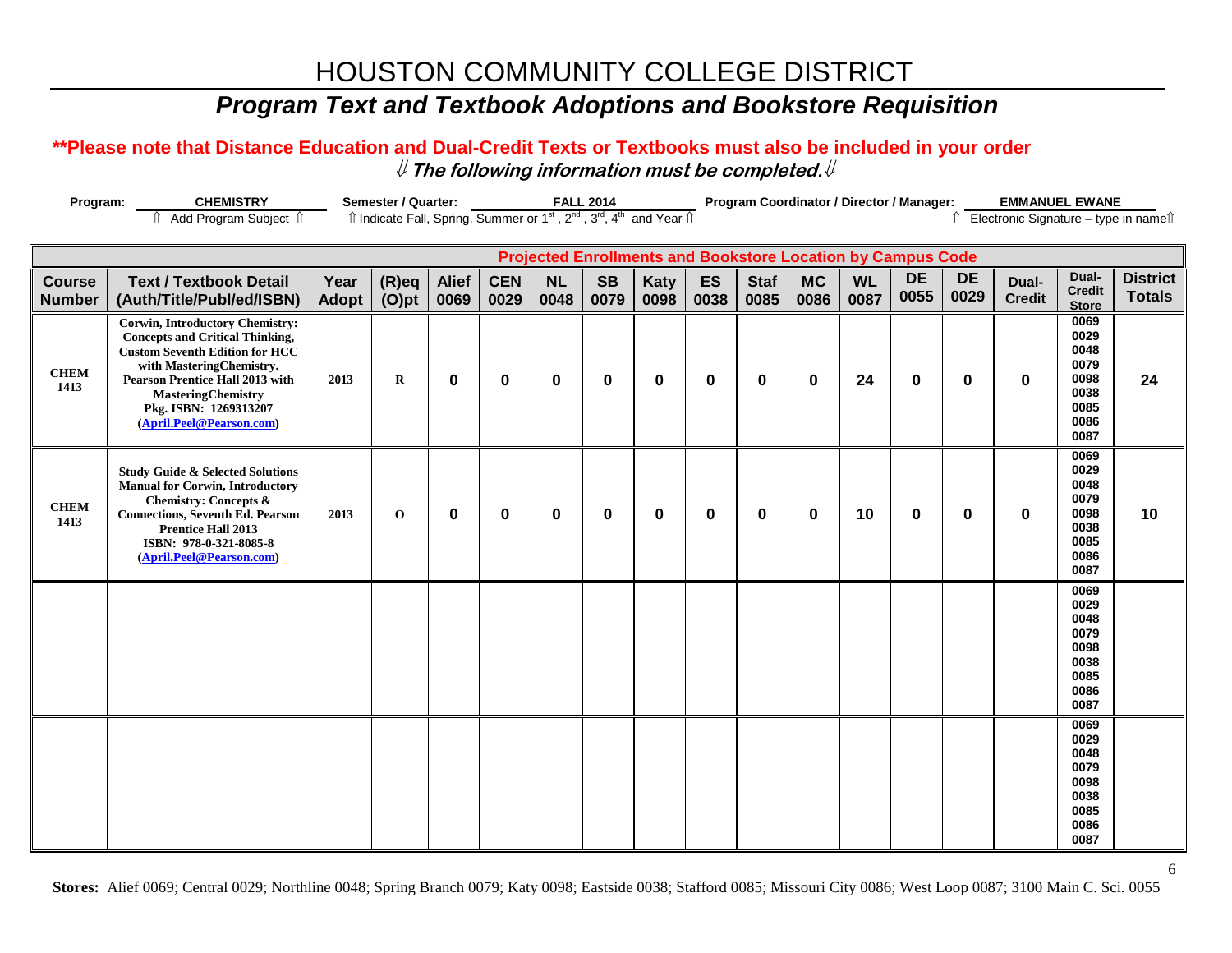## *Program Text and Textbook Adoptions and Bookstore Requisition*

### **\*\*Please note that Distance Education and Dual-Credit Texts or Textbooks must also be included in your order** ⇓ **The following information must be completed.**⇓

| <b>CHEMISTRY</b><br>Program: |                                                                                                                                                                                                             |       | Semester / Quarter:<br><b>FALL 2014</b>                                                                                                                         |              |            |           |                                                                    |             |      | <b>EMMANUEL EWANE</b><br>Program Coordinator / Director / Manager: |             |           |             |             |               |                                                                      |                 |
|------------------------------|-------------------------------------------------------------------------------------------------------------------------------------------------------------------------------------------------------------|-------|-----------------------------------------------------------------------------------------------------------------------------------------------------------------|--------------|------------|-----------|--------------------------------------------------------------------|-------------|------|--------------------------------------------------------------------|-------------|-----------|-------------|-------------|---------------|----------------------------------------------------------------------|-----------------|
|                              | ⇑<br>Add Program Subject 1                                                                                                                                                                                  |       | Îl Indicate Fall, Spring, Summer or 1 <sup>st</sup> , 2 <sup>nd</sup> , 3 <sup>rd</sup> , 4 <sup>th</sup> and Year Îl<br>Î Electronic Signature - type in nameî |              |            |           |                                                                    |             |      |                                                                    |             |           |             |             |               |                                                                      |                 |
|                              |                                                                                                                                                                                                             |       |                                                                                                                                                                 |              |            |           |                                                                    |             |      |                                                                    |             |           |             |             |               |                                                                      |                 |
|                              |                                                                                                                                                                                                             |       |                                                                                                                                                                 |              |            |           | <b>Projected Enrollments and Bookstore Location by Campus Code</b> |             |      |                                                                    |             |           |             |             |               |                                                                      |                 |
| <b>Course</b>                | <b>Text / Textbook Detail</b>                                                                                                                                                                               | Year  | $(R)$ eq                                                                                                                                                        | <b>Alief</b> | <b>CEN</b> | <b>NL</b> | <b>SB</b>                                                          | <b>Katy</b> | ES   | <b>Staf</b>                                                        | <b>MC</b>   | <b>WL</b> | <b>DE</b>   | <b>DE</b>   | Dual-         | Dual-<br><b>Credit</b>                                               | <b>District</b> |
| <b>Number</b>                | (Auth/Title/Publ/ed/ISBN)                                                                                                                                                                                   | Adopt | $(O)$ pt                                                                                                                                                        | 0069         | 0029       | 0048      | 0079                                                               | 0098        | 0038 | 0085                                                               | 0086        | 0087      | 0055        | 0029        | <b>Credit</b> | <b>Store</b>                                                         | <b>Totals</b>   |
| <b>CHEM</b><br>2423          | McMurry, Organic Chemistry 8th<br><b>Edition Cengage Learning 2011</b><br>Volume I, Custom Softcover<br><b>Edition with OWL</b><br>Pkg. ISBN: 978-1-133-06741-2<br>Ann.Caven@cengage.com                    | 2011  | $\mathbf R$                                                                                                                                                     | 20           | 40         | $\bf{0}$  | 35                                                                 | $\mathbf 0$ | 40   | 35                                                                 | $\mathbf 0$ | 24        | $\mathbf 0$ | $\mathbf 0$ | $\mathbf 0$   | 0069<br>0029<br>0048<br>0079<br>0098<br>0038<br>0085<br>0086<br>0087 | 194             |
| <b>CHEM</b><br>2423          | <b>Study Guide with Student</b><br><b>Solutions Manual, 8th Edition</b><br><b>Cengage Learning 2011</b><br><b>Custom Softcover Edition,</b><br>Volume I<br>ISBN: 978-1-133-06727-6<br>Ann.Caven@cengage.com | 2011  | $\mathbf 0$                                                                                                                                                     | 15           | 25         | 0         | 25                                                                 | $\mathbf 0$ | 25   | 20                                                                 | $\mathbf 0$ | 20        | $\mathbf 0$ | $\mathbf 0$ | $\mathbf 0$   | 0069<br>0029<br>0048<br>0079<br>0098<br>0038<br>0085<br>0086<br>0087 | 125             |
| <b>CHEM</b><br>2423/<br>2425 | Bell, Clark, Rodig, Custom<br><b>Published Lab Manual for HCCS</b><br><b>Cengage Custom Publishing,</b><br>ISBN: 978-1-424-07547-8<br>Ann.Caven@cengage.com                                                 | 1998  | $\mathbf R$                                                                                                                                                     | $\bf{0}$     | 35         | 0         | 20                                                                 | $\mathbf 0$ | 50   | $\bf{0}$                                                           | $\mathbf 0$ | 0         | $\bf{0}$    | $\bf{0}$    | $\mathbf 0$   | 0069<br>0029<br>0048<br>0079<br>0098<br>0038<br>0085<br>0086<br>0087 | 105             |
|                              |                                                                                                                                                                                                             |       |                                                                                                                                                                 |              |            |           |                                                                    |             |      |                                                                    |             |           |             |             |               | 0069<br>0029<br>0048<br>0079<br>0098<br>0038<br>0085<br>0086<br>0087 |                 |